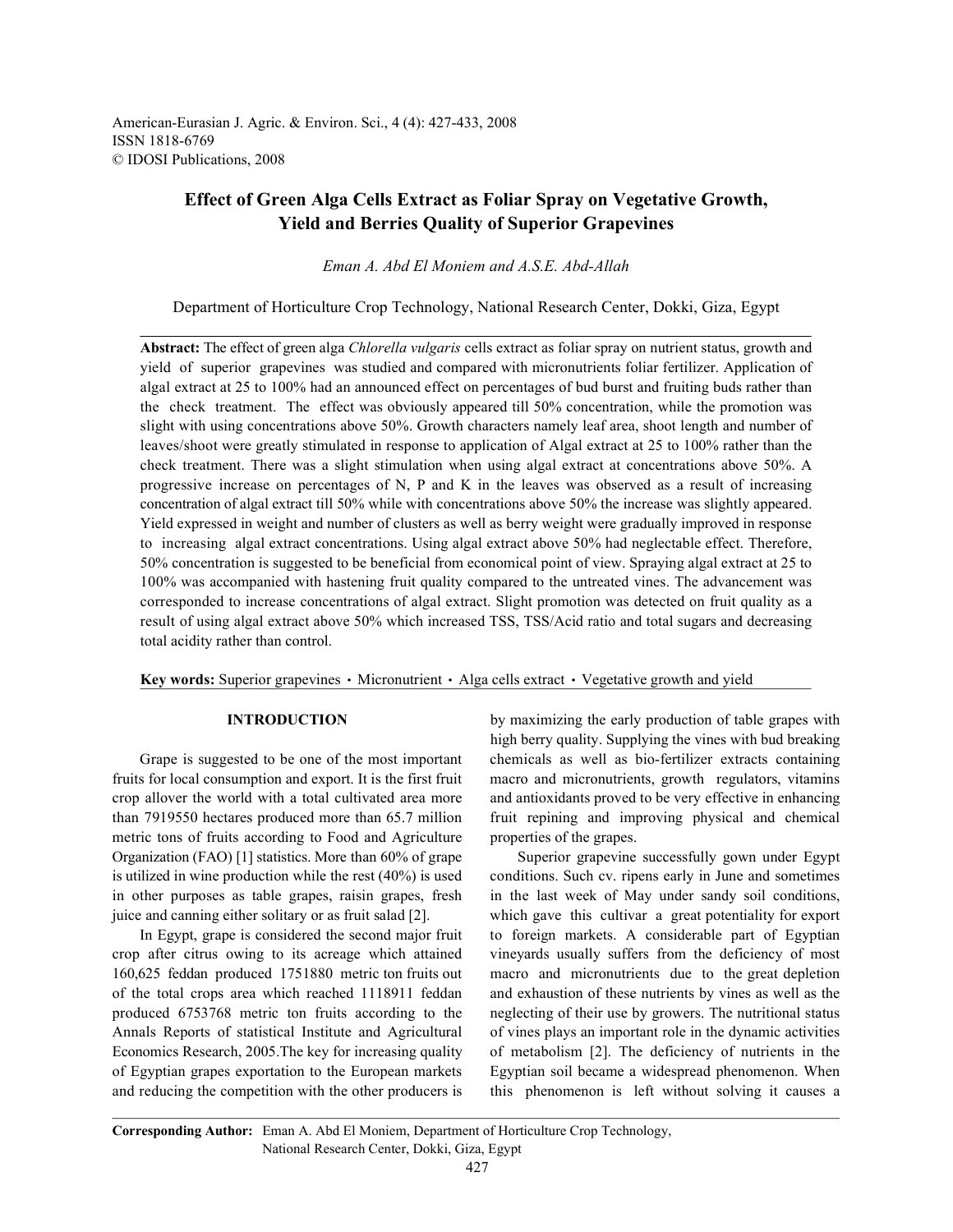dangerous disturbance in physiological activities of grapevines that reflects in producing lower yield and poor fruit quality [3].

Kulk [4] and Adam [5] reported the growth promotion in response to application of nitrogen fixer cyanobacterium *Nostoc muscorn* could be attributed to the nitrogenase as well as nitrate reductase activities of algae associated with the surface of plants, or the amino acids and peptides produced in algal filtrate and/or other compounds that stimulated growth of crop plants.

In addition, bio-fertilization is very safe for human, animal and environment to get lower pollution and reduce soil salinity via decrease mineral usage fertilization as well as saving fertilization cost.

Alga extract as a new bio-fertilizer containing N, P, K, Ca, Mg and S as well as Zn, Fe, Mn, Cu, Mo and Co, some growth regulators, polyamines and vitamins applied to improve nutritional status, vegetative growth, yield and fruit quality in different orchard as well as vineyards.

#### **MATERIALS AND METHODS**

This study was carried out during 2006 and 2007 seasons on five years old superior grapevines grown in a private vineyard located at El-Mansoriea, Giza Governorate, where the soil is silty clay loam, well drained and water table not less than two meters deep.

Physical and chemical characteristics of the soil samples (from 0.0 to 90 cm depth) were determined according to the standard procedures outlined by Wilde *et. al.* [6]. The obtained data are shown in Table 1.

The chosen vines were trained according to cane pruning system using modified Y shape supporting system. Pruning was carried out at the second week of December in both seasons. The uniform in vigor vines was spaced at 1.75 m. (between vines) x 2.5 m. (between rows).

| Table 1: Physical and chemical analysis of the tested orchard soil |
|--------------------------------------------------------------------|
|--------------------------------------------------------------------|

| Characters                  | Value          | Characters                       | Value  |  |  |
|-----------------------------|----------------|----------------------------------|--------|--|--|
| Particle size distribution: |                | <b>Available macronutrients:</b> |        |  |  |
| Clay                        | 36.3           | $N\%$                            | 0.11   |  |  |
| Salt                        | 42.5           | P ppm.                           | 19.00  |  |  |
| Sand                        | 21.2           | K ppm.                           | 385.00 |  |  |
| Texture grade               | Silt clay loam | Mg ppm                           | 1.02   |  |  |
| $pH(1:2.5$ suspension)      | 7.90           | <b>Available micronutrients:</b> |        |  |  |
| EC $(1:2.5)$ mmohs/cm       | 0.40           | Zn ppm                           | 2.50   |  |  |
| Organic matter %            | 1.85           | Fe ppm                           | 5.10   |  |  |
| Total carbonate %           | 1.33           | Cu ppm                           | 0.85   |  |  |

| Table 2: Major chemical composition and elemental contents of <i>chlorella</i> |
|--------------------------------------------------------------------------------|
| <i>vulgaris</i> cells                                                          |

| Major components of the cells cellextract        |                     | Elements content of the |                      |  |
|--------------------------------------------------|---------------------|-------------------------|----------------------|--|
| extract and algal protein amino acid composition | (Major component %) |                         |                      |  |
| Protein                                          | 44.6%               |                         | Macro-elements %     |  |
| Fats                                             | 7.3%                | N                       | 7.10                 |  |
| Carbohydrates                                    | 12.8%               | P                       | 0.66                 |  |
| Amino acid composition                           | K                   | 2.15                    |                      |  |
| $(g/100 g)$ protein)*                            |                     | Ca                      | 0.18                 |  |
| Arginine                                         | 6.9                 | Mg                      | 0.34                 |  |
| Histidine                                        | 2.0                 | Ng                      | 0.04                 |  |
| Isoleucine                                       | 3.2                 |                         |                      |  |
| Lucien                                           | 9.5                 |                         | Micro-elements (ppm) |  |
| Lysine                                           | 6.4                 | Fe                      | 245.00               |  |
| Methionine                                       | 1.3                 | Mn                      | 131.20               |  |
| Phenylalanine                                    | 5.5                 | Zn                      | 111.50               |  |
| Threonine                                        | 5.3                 | Cu                      | 28.00                |  |
| Tryptophan                                       | 1.5                 |                         |                      |  |
| Valine                                           | 7.0                 |                         |                      |  |

\* Source El-Fouly *et al.* [7]

**Treatments:** The present experiment was set in a complete randomized block design in a split-plot arrangement with three replicates each consisted one superior grapevine.

A concentrated slurry of the microalgae *Chlorella vulgaris* (contains about 10% water) was washed with distilled water, re-concentrated by centrifugation, frozen and then re-melted at the room temperature. Then the melted slurry was then centrifuged at 5000 rpm to obtain a clear cells sap. Major components and nutrient content of the algal extract is shown in Table 2.

The vines were treated with the following treatments as foliar sprays three times, the first at 10 days before blooming  $(1<sup>st</sup> week of March)$  then after berry setting  $(1<sup>st</sup> week of April)$  and the last one at 21 days later(the last week of April). The vines were sprayed with the solutions till run off (about one liter/ vine). Treatments were arranged as the follows:-

### **Control:** Tap Water

- **MN:** Micronutrient liquid contains 0.3% Manganese, 0.3% Zinc and 0.3% copper in the from of chelate (Nervaneed) in a concentration of 2 ml/L. in the spray solution.
- $T_1$  : 25% (v/v) alga cells extract in tap water.
- $T_2$  : 50 % (v/v) alga cells extract in tap water.
- $T_3$  : 75 % (v/v) alga cells extract in tap water.
- $T_4$  : 100 % (v/v) alga cells extract.

All vines received the regular agricultural and horticultural practices applied on the vineyard.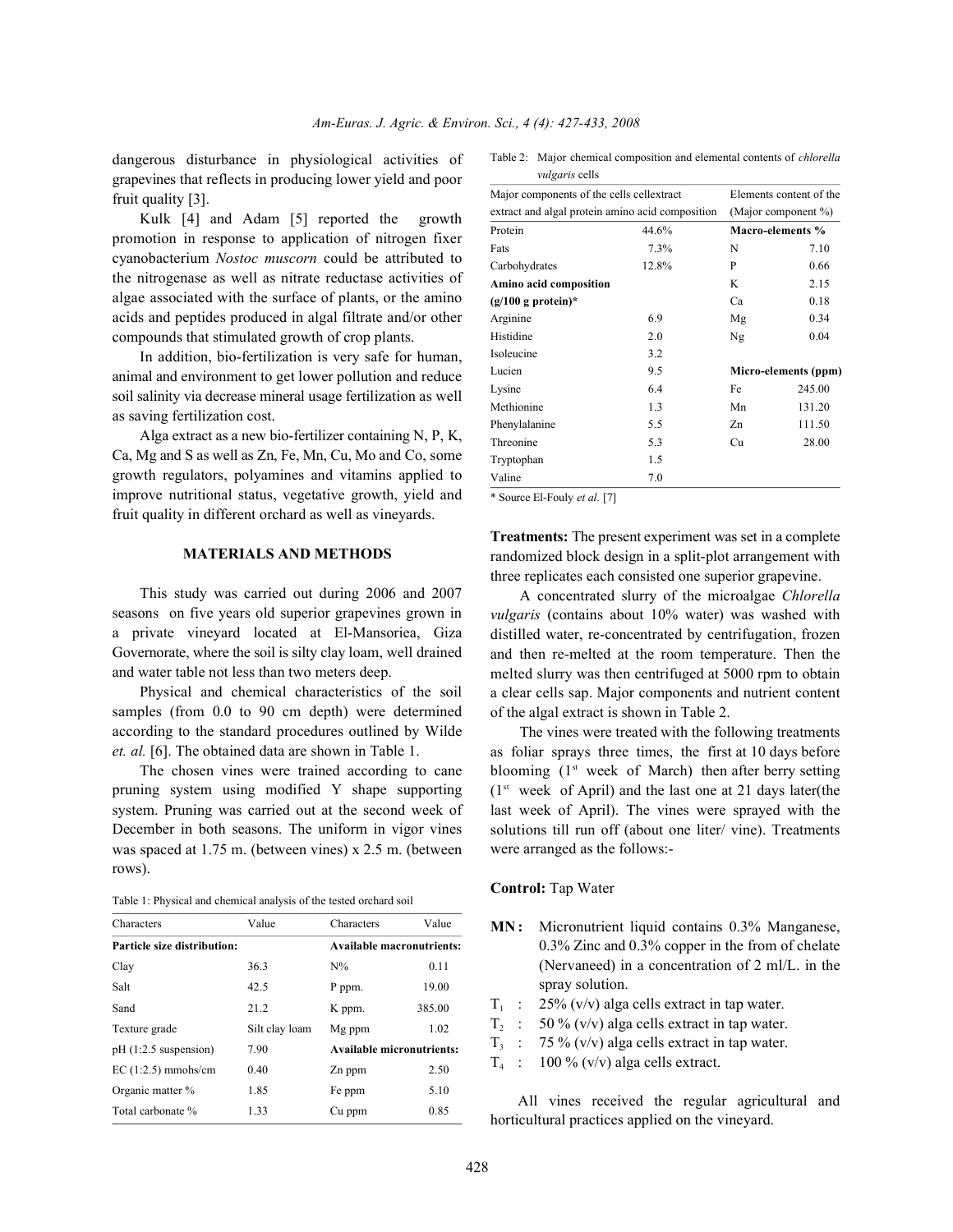**Bud Behavior:** Observation on bud behavior were carried **Properties of the Berries:** Five clusters were selected out at weekly intervals during the period started at the first week of May in 2006 and 2007 seasons. The number of buds that burst and fruiting buds were recorded for each vine to calculate the percentages of both as follows:

The percentage of bud burst was calculated according to the following equation:

But burst 
$$
\% = \frac{\text{Number of burst buds}}{\text{Total number of left buds per vine}} \times 100
$$

The percentage of fruiting buds was calculated according to the following equation:

Fruiting buds  $\% = \frac{\text{Number of fruiting buds}}{\text{Total number of burst buds per vine}} \times 100$ 

### **Measurement of Vegetative Growth Parameters:**

- The average leaf area (in square centimeters) was estimated during the second week of May in both the two experimental seasons through picking twenty mature leaves from those opposite to the basal clusters on the shoots. Leaf area was measured using the equation reported by Ahmed and Morsy [8].
- Shoot length (cm) and number of leaves/shoot were recorded.

## **Determination of Leaf Chemical Constituents**

**Percentage of Nitrogen, Phosphorus and Potassium:** Twenty petioles of the same leaves picked measure leaf area at the second week of May according to Kavanci and Ataly [9] and Balo *et al.* [10]. Samples were washed with tap water twice with distilled water followed by oven dried at 70°C and ground in stainless steel mil. The dried samples were digested by using sulphuric acid and hydrogen peroxide, then nitrogen, phosphorus and potassium were determined in the digestions and the results were calculated as percentages of the determined element relative to the dry weight basis.

**Total Yield:** Harvesting was carried out at the normal commercial harvesting time for this cultivar in the experimental region when total soluble solids percentage reached about 16% in the berries of control vines (the last week of May 2006 and 2007). The number of clusters per vine was recorded. The average weight of each individual cluster was estimated (in grams) and the total yield per vine in kilograms was delivered.

randomly from the yield of each replicate as a composite sample for berry juice chemical analysis.

**Chemical Composition of Berries:** A known weight of the berries were taken from each sample blended by the use of an electric blender, then the following constituents were estimated in the juice according to the corresponding methods:

- Percentage of total soluble solids by using a hand refractometer.
- Total titratable acidity by titration with a known normality solution of sodium hydroxide using phenolphthalein as indicator. Total acidity was calculated as grams of tartaric acid as per 100 grams of juice.
- Total soluble solids/ acid ratio was calculated by dividing  $(1)$  by  $(2)$ .
- Total sugars percentage using Land and Eynon procedure that outlined in A.O.A.C. [11].

**Statistical Analysis:** All the obtained data were tabulated and statistically analyzed according to Snedecor and Cochran [12] using the L.S.D. test at 5% level to recognize the significance of the differences between various treatment means.

### **RESULTS AND DISCUSSION**

**Effect of Algal Extract on Behavior of Buds:** Data in Table 3 showed that algal extract treatments had a positive effect on behavior of bud burst % and fruiting buds in the two seasons. Application of algal extract at 50 to 100% had announced effect on behavior of buds. A remarkable and significant promotion was detected on vines received algal extract via foliage rather than those untreated. The stimulation was associated with increasing algal extract concentration. However, increasing concentration from 50 to 100% failed to increase these characters significantly. The maximum values were obtained when the vines treated with algal extract at 100%. The untreated vine gave the minimum values.

The present results are in agreement with those obtained by Kubato *et al*. [13] who worked in Thompson seedless grapevines, Abd El-Hady [14] on Flame seedless grapevines, El-Sayed *et al.* [15] on Roomy grapevines, Omran *et al.* [16] and Abd El-Wahab [17] on early superior grapevine cv.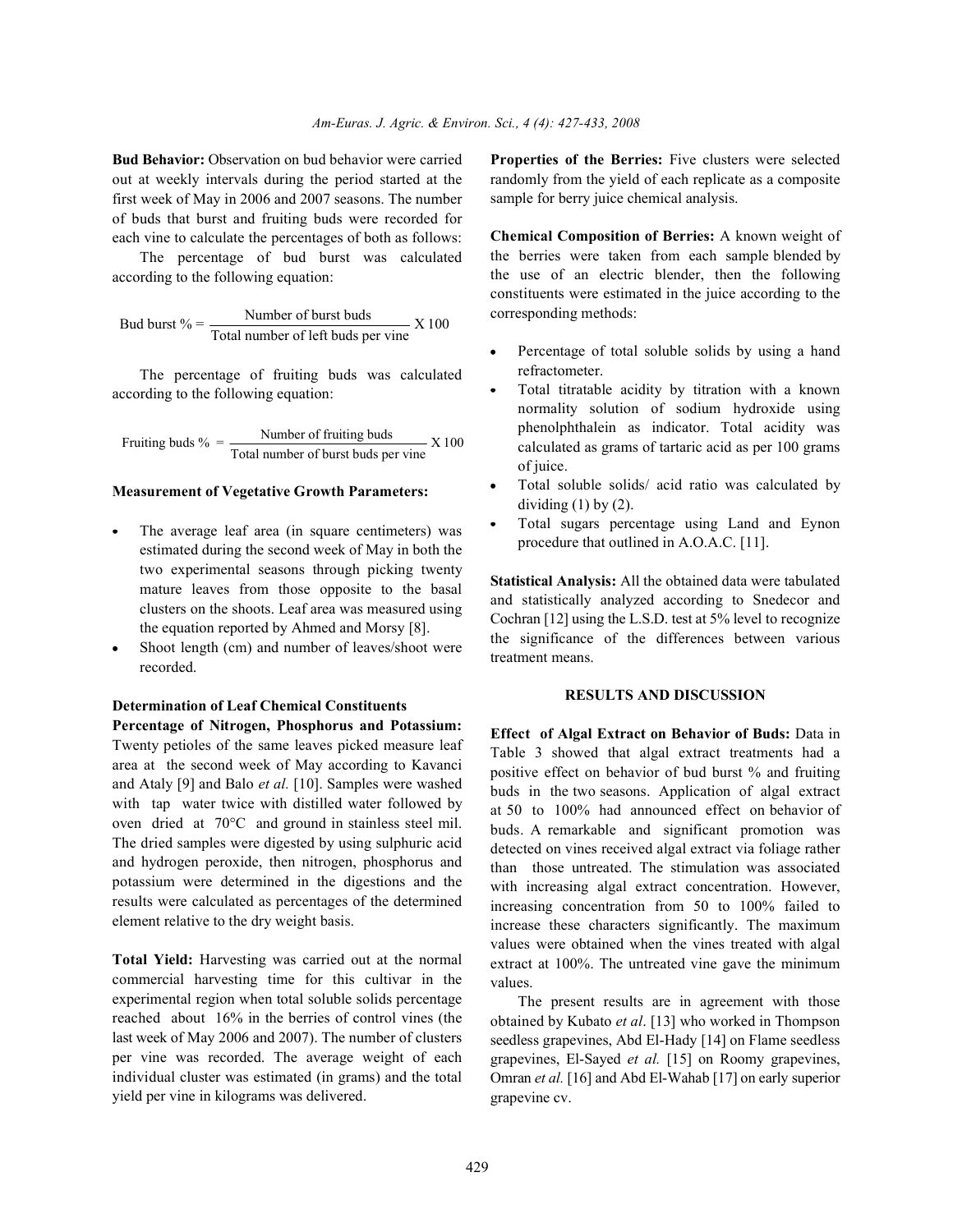| grapevines during 2006 and 2007 seasons |             |                 |             |                 |  |  |  |
|-----------------------------------------|-------------|-----------------|-------------|-----------------|--|--|--|
|                                         | Season 2006 |                 | Season 2007 |                 |  |  |  |
| Treatments                              | Bud burst % | Fruiting buds % | Bud burst % | Fruiting buds % |  |  |  |
| Control                                 | 42.30       | 40.20           | 41.40       | 38.70           |  |  |  |
| <b>MN</b>                               | 64.00       | 61.30           | 65.30       | 62.20           |  |  |  |
| $T_1$                                   | 54.00       | 50.50           | 56.20       | 53.00           |  |  |  |
| T <sub>2</sub>                          | 63.70       | 61.00           | 60.00       | 59.50           |  |  |  |
| $T_3$                                   | 70.30       | 70.20           | 72.00       | 71.30           |  |  |  |
| T <sub>4</sub>                          | 70.10       | 69.00           | 71.50       | 70.90           |  |  |  |
| L.S.D. at 5% level                      | 2.53        | 3.22            | 2.30        | 3.20            |  |  |  |

Table 3: Foliar application with micronutrients (MN) and different concentrations of green alga cells extract on bud burst and fruiting buds (%) of Superior

Table 4: Foliar application with micronutrients (MN) and different concentrations of green alga cells extract on leaf area, shoot length and number of leaves/shoot of Superior grapevines during 2006 and 2007 seasons

| Treatments         | Season 2006       |                   |                     | Season 2007       |                   |                     |
|--------------------|-------------------|-------------------|---------------------|-------------------|-------------------|---------------------|
|                    | Leaf area $(cm2)$ | Shoot Length (cm) | No. of leaves/shoot | Leaf area $(cm2)$ | Shoot Length (cm) | No. of leaves/shoot |
| Control            | 135.00            | 141.70            | 21.30               | 131.50            | 139.20            | 19.40               |
| <b>MN</b>          | 153.70            | 160.20            | 25.00               | 163.80            | 161.20            | 24.40               |
| $T_1$              | 141.30            | 149.70            | 23.70               | 152.30            | 140.80            | 21.00               |
| T <sub>2</sub>     | 151.70            | 155.30            | 25.00               | 154.40            | 146.30            | 23.40               |
| $T_{3}$            | 166.10            | 173.00            | 28.00               | 174.00            | 162.50            | 26.10               |
| T <sub>4</sub>     | 165.60            | 172.00            | 26.70               | 174.50            | 170.90            | 31.90               |
| L.S.D. at 5% level | 3.30              | 5.34              | 1.20                | 3.11              | 60.03             | 1.45                |

Table 5: Foliar application with micronutrients (MN) and different concentrations of green alga cells extract on percentage of N,P,K in the leaves of Superior grapevines during 2006 and 2007 seasons

|                    | Season 2006 |          |         |         | Season 2007 |         |  |  |
|--------------------|-------------|----------|---------|---------|-------------|---------|--|--|
| Treatments         | N(%         | $P(\% )$ | $K(\%)$ | $N(\%)$ | $P(\%)$     | $K(\%)$ |  |  |
| Control            | 1.10        | 0.08     | 0.93    | 1.03    | 0.10        | 0.90    |  |  |
| <b>MN</b>          | 1.35        | 0.23     | 1.11    | 1.30    | 0.26        | 0.99    |  |  |
| $T_1$              | 1.30        | 0.20     | 1.18    | 1.31    | 0.24        | 1.13    |  |  |
| T <sub>2</sub>     | 1.42        | 0.17     | 1.24    | 1.36    | 0.19        | 1.20    |  |  |
| $T_{3}$            | 1.56        | 0.14     | 1.26    | 1.50    | 0.16        | 1.25    |  |  |
| $T_4$              | 1.38        | 0.11     | 1.21    | 1.32    | 0.13        | 1.17    |  |  |
| L.S.D. at 5% level | 0.05        | 0.03     | 0.01    | 0.04    | 0.02        | 0.05    |  |  |

**Effect of Algal Extract on Growth Characters:** From date in Table 4, it is concluded that all growth characters (Leaf area, shoot length and number of leaves/shoot) were positively affected by using algal extract at 25 to 100%. Foliar application of algae extract was accompanied with stimulating growth characters significantly compared to untreated vines. The promotion was depended on increasing algal extract concentrations. The increase in such characters was insignificant when algal extract was used at concentrations higher than 50%. The maximum and minimum values were recorded on vines treated with

100 and 0.00% of algal extract respectively. These results were true in the two studied seasons.

These results are in coincidence with those obtained by Khiamy [18] on Flame seedless grapevines and Omran *et.al.* [16] and Madian [19] on Red Roomy grapevines, Ahmed and Abd El-Hameed [20], Mahran [21] who worked to Thompson seedless grapevines and Abd El-Haffez [22].

**Effect of Algal Extract on Leaf Chemical Composition:** It is evident from the obtained data in Table 5 that there was a material and significant stimulation on these nutrients with using algal extract at 25 to 100% rather than the untreated vines. The promotion was associated with increasing algal extract concentrations and meaningless increase was observed when algal extract was applied at concentration higher than 50%. Foliar application of algae extract at 0.00 and 100% achieved the minimum and maximum values, respectively.

A progressive increase on percentage of N, P and K in the leaves was observed as a result of increasing conc. of algae extract till 75% than the increase was slightly appeared.

In an agreement with the present results those obtained by Gobara *et al.* [23] on Red Roomy grapevines,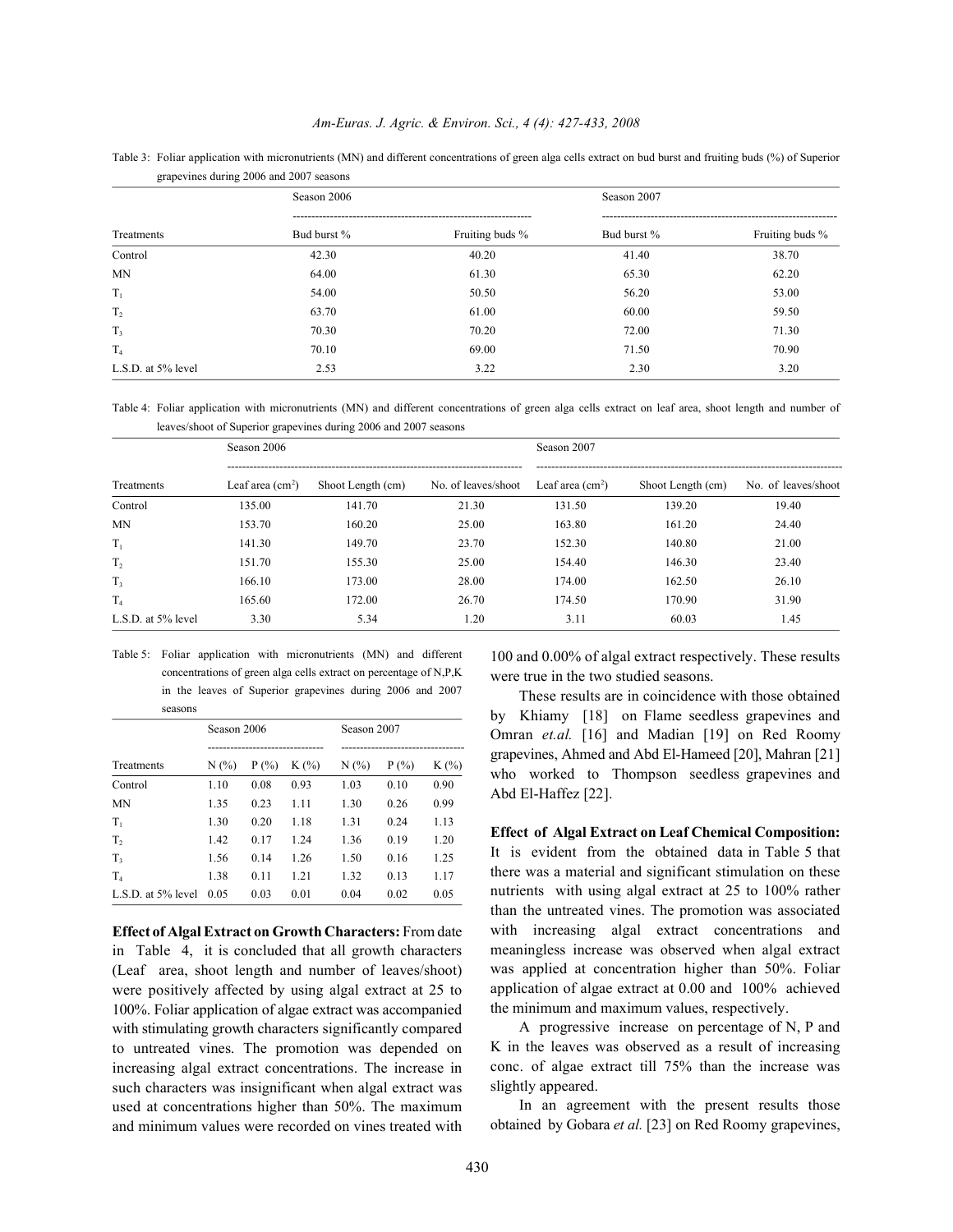Table 6: Foliar application with micronutrients (MN) and different concentrations of green alga cells extract on No. of clusters, cluster weight and total yield/vine of Superior grapevines during 2006 and 2007 seasons

|                    | Season 2006 |                                                                        |       | Season 2007 |                                                                    |       |  |  |
|--------------------|-------------|------------------------------------------------------------------------|-------|-------------|--------------------------------------------------------------------|-------|--|--|
| Treatments         |             | No. of clusters/vine Cluster weight/vine (g) Total yield/vine $\log$ ) |       |             | No. of clusters/vine Cluster weight/vine (g) Total yield/vine (kg) |       |  |  |
| Control            | 25.20       | 230.00                                                                 | 6.40  | 29.50       | 265.30                                                             | 8.20  |  |  |
| MN                 | 32.40       | 460.60                                                                 | 11.70 | 39.20       | 495.00                                                             | 16.20 |  |  |
| $T_1$              | 29.10       | 394.30                                                                 | 9.50  | 34.00       | 440.10                                                             | 12.00 |  |  |
| $T_{2}$            | 35.00       | 534.00                                                                 | 14.00 | 44.40       | 579.71                                                             | 17.60 |  |  |
| T <sub>3</sub>     | 39.00       | 548.10                                                                 | 15.40 | 49.10       | 595.20                                                             | 20.20 |  |  |
| $T_4$              | 37.30       | 490.00                                                                 | 13.00 | 41.30       | 502.00                                                             | 16.10 |  |  |
| L.S.D. at 5% level | 1.20        | 25.20                                                                  | 0.42  | 2.53        | 30.30                                                              | 0.45  |  |  |

Table 7: Foliar application with micronutrients (MN) and different concentrations of green alga cells extract on chemical properties of superior grapevines during 2006 and 2007 seasons

| Treatments         | Season 2006      |       |                                                                              |       | Season 2007 |       |                                            |               |  |
|--------------------|------------------|-------|------------------------------------------------------------------------------|-------|-------------|-------|--------------------------------------------|---------------|--|
|                    | $T.S.S.$ $(\% )$ |       | Total acidity $(\%)$ T.S.S/acid ratio $(\%)$ Total sugar $(\%)$ T.S.S $(\%)$ |       |             |       | Total acidity $(\%)$ T.S.S/acid ratio $\%$ | Total sugar % |  |
| Control            | 15.30            | 0.515 | 29.70                                                                        | 13.80 | 16.10       | 0.575 | 28.00                                      | 16.40         |  |
| <b>MN</b>          | 17.50            | 0.630 | 27.80                                                                        | 15.50 | 17.90       | 0.608 | 29.40                                      | 17.20         |  |
| $T_1$              | 17.20            | 0.553 | 27.90                                                                        | 15.70 | 18.70       | 0.599 | 31.20                                      | 17.50         |  |
| $T_{2}$            | 16.90            | 0.625 | 25.00                                                                        | 16.40 | 18.60       | 0.520 | 35.80                                      | 18.30         |  |
| $T_{3}$            | 16.60            | 0.683 | 24.30                                                                        | 16.90 | 17.70       | 0.525 | 33.70                                      | 18.50         |  |
| $T_4$              | 16.20            | 0.648 | 25.00                                                                        | 15.60 | 17.50       | 0.514 | 34.00                                      | 18.00         |  |
| L.S.D. at 5% level | 1.94             | 0.020 | 3.30                                                                         | 0.62  | 1.65        | 0.030 | 5.80                                       | 0.71          |  |

Khiamy [18] on Flame seedless grapevines, Mahran [21] **Effect of Algal Extract on Chemical Properties:** It is

**Effect of Algal Extract on Yield:** It is clear from the significantly improved chemical parameters in terms of obtained date in Table 6 that using algal extract at 25 to increasing TSS, total sugars and TSS/acid and reducing 100% significantly improved the yield expressed as total acidity compared to untreated vines. The promotion weight (kg) and number of clusters per vine compared on chemical properties of berries was attributed to to unsprayed ones. Application of algal extract at 50 decreasing algal extract concentrations from 0.00 to to 100% three times significantly improved the yield 100%. Using concentrations higher than 50% had especially in the second season of the study. Algal meaningless effect in this connection. Un-spraying extract treatments had no significant effect on number gave unacceptable chemical properties, while supplying of clusters in first season. Significant differences on the vines with algal extract at 50% gave favorable effects yield were detected as a result of increasing algal extract on chemical properties parameters. The same trend was from 0.00 to 50%, while increasing concentration than obtained in two seasons. 50% failed to cause measurable effect on yield. These results are in conformity with those obtained

effect. Therefore, 75% concentration is suggested to be on Flame seedless grapevines, on Red Roomy grapevines beneficial from economical point of view. These results and Ismail-Fatten *et al.* [29] on Thompson seedless were true in both seasons.  $\qquad \qquad$  grapevines.

These results are in agreement with those obtained by Abada [24], Ahmed *et al*. [25], Omran [16] on Red **REFERENCES** Roomy grapevines, Khiamy [18] on Flame seedless grapevines Fadl [26] on Early superior grapevines and 1. Food and Agriculture Organization of the United Abd El-Wahab [17]. Nations (FAO), 2005. Year book, 52: 146.

on Thompson seedless grapevines and Abd El-Wahab worth to mention that chemical properties were greatly [17] on early superior grapevine cv. varied among concentrations and dates of spraying algal extract Table 7. Spraying algal at 50 to 100% was

Using algal extract above 75% had neglectable by Abd El-Ghany *et al.* [27], Kamel [28], Gobara *et al*. [23]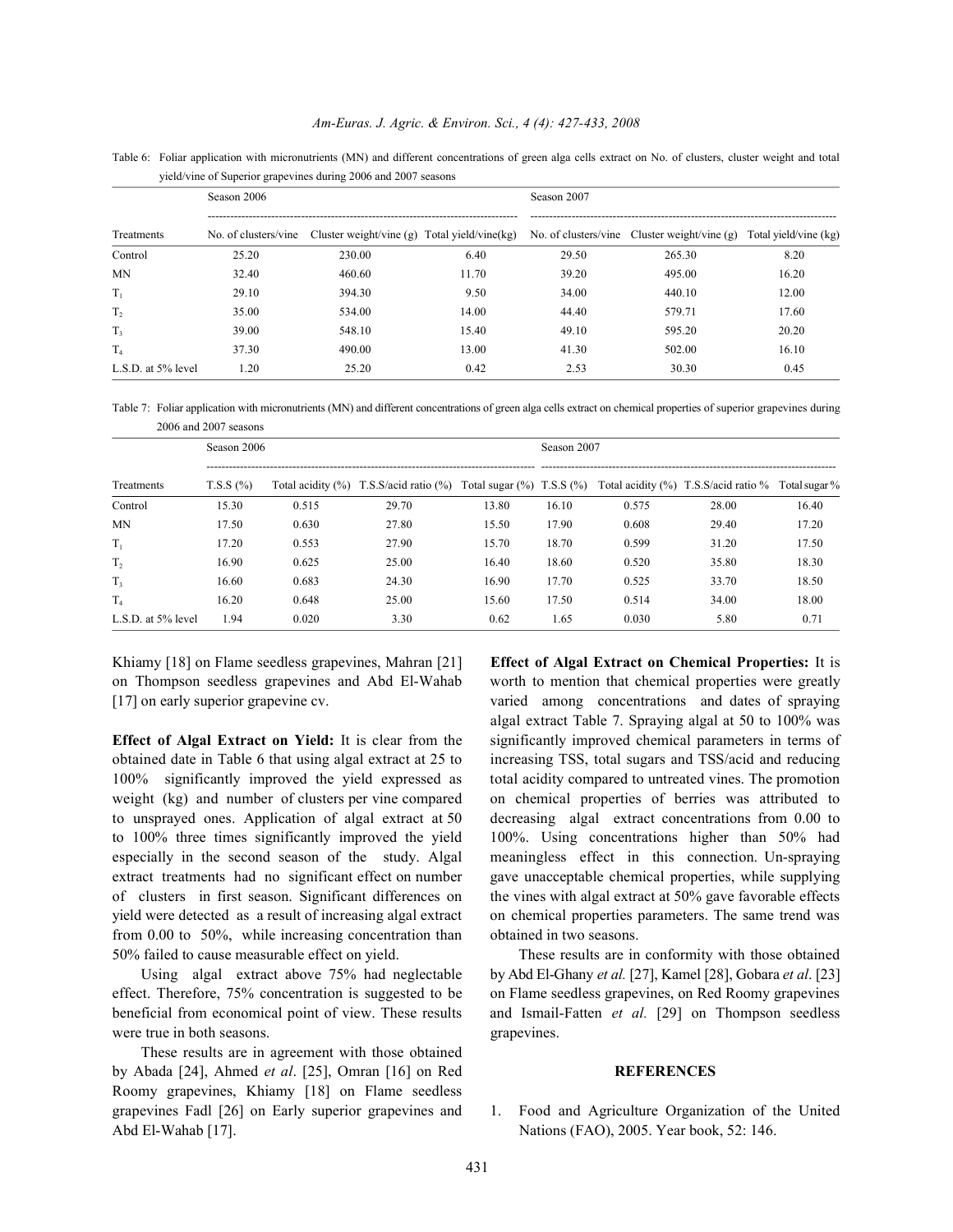- products. Published by Academic Press Landon and New York, Vol. Chap. 2, pp: 65-101.
- 3. Niijjar, G.S., 1985. Nutrition of fruit trees. Mrs. Usha Raj Kumar for Kalyani Publishers, New Delhi, pp: 10-52.
- 4. Kulk, M.M., 1995. The potential for using cyanobacteria (blue-green algae) and algae in the biological control of plant pathogenic bacteria and fungi. European J. of Plant Pathol., 101(6): 85-599.
- 5. Adam, M.S., 1999. The promotive effect of cyanobacterium Nostoc muscorum on the growth of some crop plants. Acta Microbiologica Poloinca, 48(2): 163-171.
- 6. Wilde, S.A., R.B. Gorgey, J.C. Layer and G.K. Viogt, 1985. Soils and plant analysis for tree culture. Mohan Primlani Oxford and IBH Publishing Co., New Delhi, pp: 44-105.
- 7. El-Fouly, M.M., F.E. Abdallah and M.M. Shaaban, 1992. Multipurpose large scale production of microalgae biomass in Egypt Proc.  $1<sup>st</sup>$  Egyptian Italian Symp. on Biotechnology. Assiut, Egypt (Nov., 21-23, 1992), pp: 305-314.
- 8. Ahmed, F.F. and M.H. Morsy, 1999. A new method for measuring leaf area in different fruit species. Minia J. of Agric. Res. and Dev., 19: 97-105.
- 9. Kavanci, I. and I.Z. Ataly, 1987. Petiole and leaf blade relationships for determination of phosphorus in Thomposon seedless grapes. Topak Bolumu, Izmir, Turkey [En. Summary], 57 (2): 986.
- 10. Balo, E., G. Prilesszky, I. Happ, M. Kaholmi and L. Vega, 1998. Soil improvement and use of leaf analysis for forecasting nutrient requirement of grapes. Potash Review (Subject 9),  $2<sup>nd</sup>$  Suit, (61): 1-5.
- 11. A.O.A.C., (Association of Official Agricultural chemists), 1985. Official methods of analysis,  $12<sup>th</sup>$  ed., Benjamin Franklin Station, Washington D. C., USA., pp: 490-510.
- 12. Snedecor, G.W. and G.W. Cochran, 1972. Statistical Methods (sixth ed.) Iowa State University Press, USA., pp: 20-25.
- 13. Kubota, N., M.A. Matthews, T. Takahagi and W.M. Kliewe, 2000. Effects of garlic preparation of calcium and hydrogen cyanamides on bud break of grapevines grown in greenhouses. Am. J. Enol. Vitic., 51(4): 409-414.
- 14. Abd El-Hady, A.M., 2002. Using sodium azide and some nutrients to promote uniform bud break and improve productivity of Flame seedless grapevines.  $1<sup>st</sup>$  Conf. for Agric. and Environ. Sci., Minia, Egypt, pp: 25-28.
- 2. Hulme, A.C., 1971. The biochemistry of fruit and their 15. El-Sayed, H.A., M.M. Shoaieb and M.M. El-Mogy, 2002. A comparative study on some substances used in breaking dormancy in Red Roomy vines. Minia J. of Agric. Res. and Dev., 22(1): 115-127.
	- 16. Omran, Y.A.M., H.A. Abd El-Latif and H.A. Ali, 2003. Examining of some genetically improved yeast strains on vigor, yield component and fruit quality of "Red Roomy" grapevines. Assiut J. of Agric. Sci., 34(1): 33-42.
	- 17. Abd El-Wahab, A.M., 2007. Effect of some sodium azide and algae extract treatments an vegetative growth, yield and Berries quality of early superior grapevine cv. M.Sc. Thesis Fac. of Agric., Minia Univ. Egypt.
	- 18. Khiamy, A.O., 2003. Response of Flame seedless grapevines growing in sandy soil in two different pruning dates and application of urea and ascorbic acid. Ph. D Thesis, Fac. of Agric., Minia Univ., Egypt.
	- 19. Madian, A.M., 2004. Response of Red Roomy grapevines to spraying with some micronutrients and antioxidants. M. Sc. Thesis, Fac. of Agric., Minia Univ., Egypt.
	- 20. Ahmed, F.F. and H.M. Abd El-Hameed, 2004. Influence of some antioxidants on growth, vine nutritional status, yield and quality of berries in Banaty grapevines. Assiut J. of Agric. Sci., 35(4): 131-140.
	- 21. Mahran, M.K., 2005. Response of White Banaty grapevines to fertilization with organic and biofertilizers as well as spraying with ascorbic. Ph.D. Thesis, Fac. of Agric., Minia Univ., Egypt.
	- 22. Abd El- Haffez, G.N., 2006. Effect of' Promise on the yield and quality of Red Roomy grapevines. M.Sc. Thesis Fac. of Agric., Minia Univ., Egypt.
	- 23. Gobara, A.A, A.M. Akl, A.M. Wassel and M.A. Abada, 2002. Effect of yeast and some micronutrients on the yield and quality of Red Roomy grapevines.  $2<sup>nd</sup>$  Inter. Conf. Hort. Sci., 10-12 Sept., Kafr El-Sheikh, Tanta Univ., Egypt, pp: 709-718.
	- 24. Abada, M.A., 2002. Effect of yeast and some micronutrients on the yield and quality of Red Roomy grapevines. M.Sc. Thesis Fac. of Agric., Minia Univ., Egypt.
	- 25. Ahmed, A.M., H.A. El-Sayed and M.M. Shoeib, 2003. Effect of bio and organic source of N as a partial substitute for chemical fertilizer on bud behavior, growth and fruiting of Flame seedless grapevines. Minia J. of Agric. Res. and Dev., 23(3): 529-546.